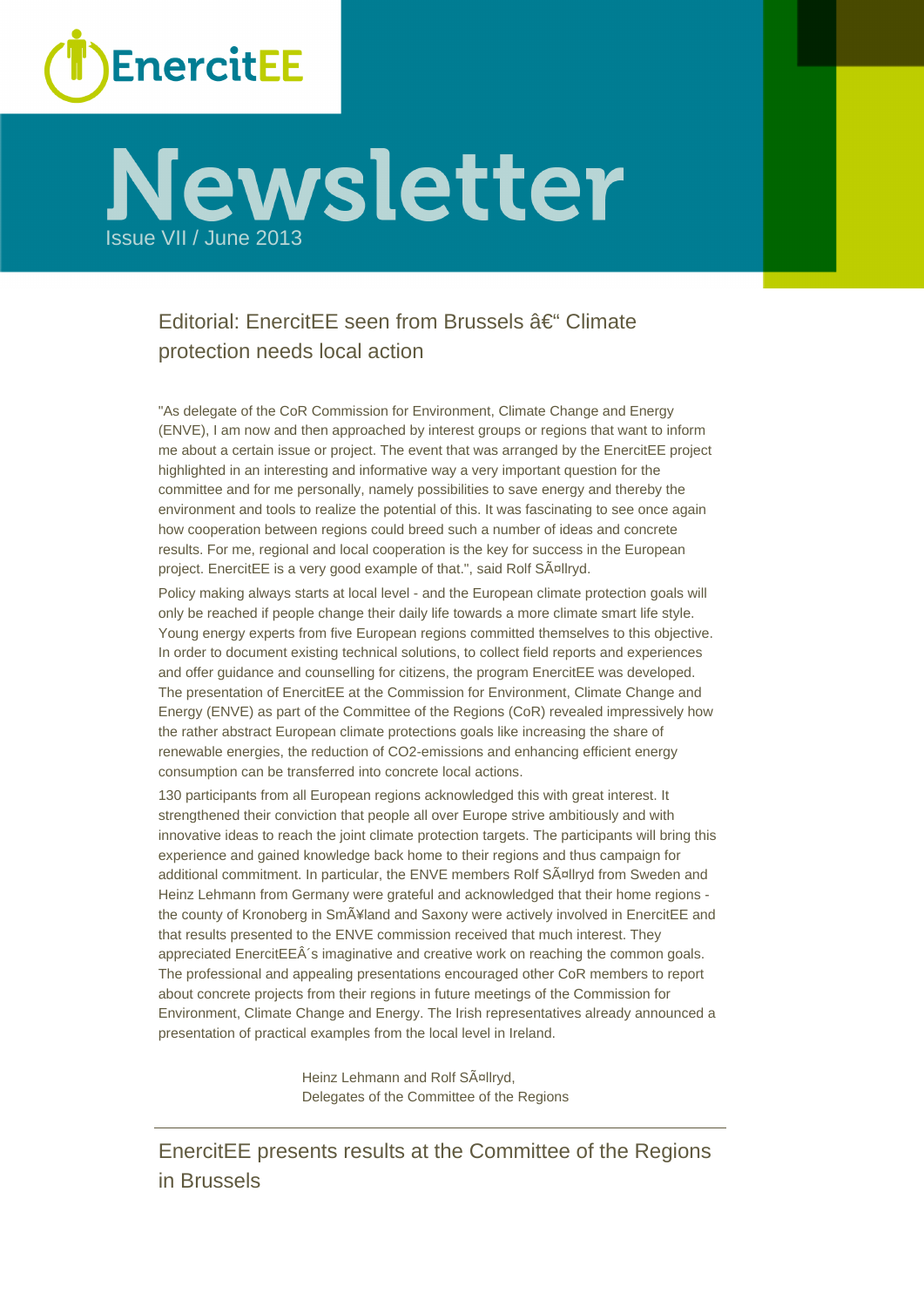EnercitEE hosted a quite special dissemination event at the Committee of the Regions (CoR) Building in Brussels: "Practical Approaches to more energy efficiency for European Cities and Citizens" on 24 April 2013. The idea of such an event was to ensure that interested European, regional and local authorities/stakeholders get to know EnercitEE, its activities and achievements and take this knowledge back to their regions. Therefore the EnercitEE partnership organised a lunch reception in connection with a meeting of one of the CoR commissions - the Commission for Environment, Climate Change and Energy (ENVE).

The ENVE Commission allows for representatives from local and regional authorities to discuss the formulation of policies and to promote best practices in their fields of competence: Environment policy, climate change adaptation and mitigation; renewable energy, trans-European networks in the energy sector and new energy policies; and space policy. The ENVE commission cooperates with the European Commission, especially DG Environment, DG Climate Action, DG Energy.

The lunch reception offered EnercitEE and its project partners from Haute Savoie, Emilia-Romagna, Lower Silesia, Sm $\tilde{A}$ ¥land and Saxony the great possibility to give an overview of their personal commitments, ambitious tasks, challenges and outcomes of the project. Besides short statements from 5 European regions, the audience was provided with material, achievements and practical approaches from the project and the 11 sub-projects:

- EnercitEE's Good Practice Guide
- Summaries of EnercitEE's interregional symposia
- Information on EnercitEE's Policy Maker Exchange to Växjö

- Outputs of EnercitEE's sub-projects: the master manual for builders (LEEAN), a conception for energy saving competitions for schools (E-Foxes); guidelines on mobility management in rural areas and small cities (SustraMM); Energy Performance of Buildings Directive - implementation in 4 European Regions (RIEEB); Climate change planning for regional and local authorities (CLIPART), Contribution of students from 4 European countries to boost energy efficiency in communities (PraTLA).

More than 130 participants joint the reception and seized the opportunity to talk to EnercitEE partners about the project's achievements. All in all it was a successful day for EnercitEE's partnership spreading the great results and valuable outcomes reached by a European cooperation network.

# The last 5 sub-projects of EnercitEE ended in May 2013  $\hat{a} \in \mathcal{C}$ final outputs now available

E-FoxES, FIPREC, ActEE, EEMTE and GRACE look back and forward. Please find out more about their final achievements and cooperation work and outcomes. All sub-project participants were eager to share their experience on energy efficiency measures and develop or test tools in their area of competence.

#### **E-FoxES - Awareness raising projects in three European regions**

Ute Zieschang, Bautzen Innovation Centre

The EnercitEE sub-project E-FoxES focused on raising awareness about energy saving among pupils in Saxony, Southeast Sweden and Haute-Savoie. The three sub-project partners developed a common conception of an energy saving contest between schools.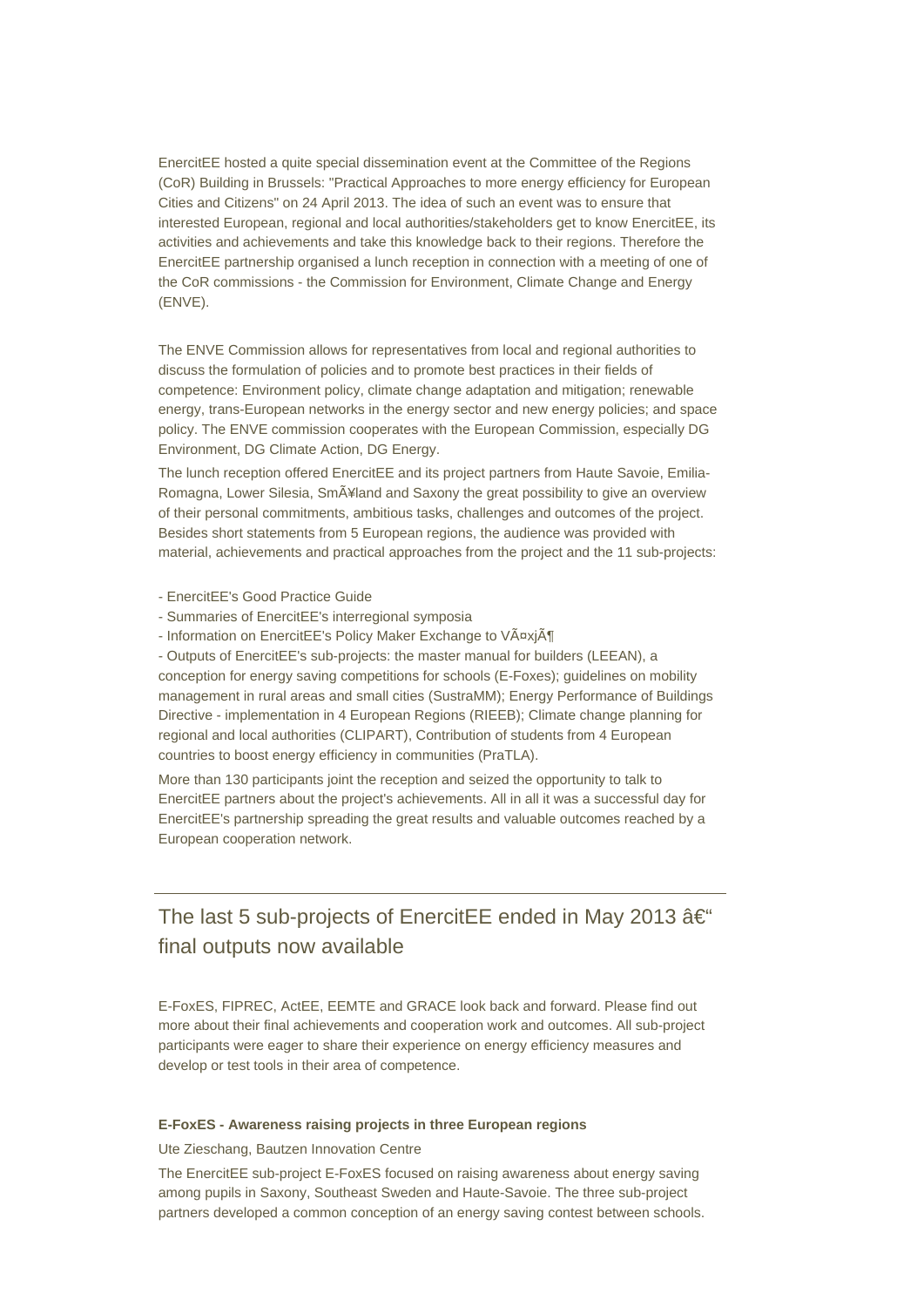Regional contests were established in all three sub-project regions. At the end of the project a European prize in three categories was awarded to the best projects.

Follow-up activities in the three involved regions:

Saxony: In the next E-FoxES contest in Bautzen the pupils will compare the total energy consumption of the school buildings.

Haute-Savoie: In future a new calculation tool will enable the schools to calculate the energy consumption and to give recommendations for energy saving.

Southeast Sweden: In future a teacher training concerning energy saving and field trips for pupils will be offered in collaboration with the local energy supplier.

#### **FIPREC - Financing instruments for more energy efficiency**

Marco Odaldi, C.I.S.A. Association

The final meeting of project FIPREC was held in OÅ awa, Poland, April 10-12, 2013. The partners, CISA - Emilia-Romagna/Italy; SAENA - Saxony/Germany, District of Olawa - Lower Silesia/Poland examined the results of the project and acknowledged that the goals were in general satisfactorily reached. From single regions' point of view, the Italian partner elaborated and promoted 2 contract models, and contributed to implement contracting for energy saving projects in 4 municipalities. Besides, among the consequence of better awareness of European opportunities and common goals, 12 municipalities were encouraged to join the Covenant of Mayors.

The German partner supported the largest ESC-project in Municipal Theater Chemnitz to get a Saxon funding for the installation of the new system technology at the theatre, playing a leading role in the project implementation, because of Know-How in the field of contracting measures. FIPREC is very important to spread the possibilities of an ESC in Saxony. Through the final information brochure and the last workshop, several interested parties will be more informed.

The Polish partner organized the final meeting, prepared a questionnaire and collected and developed the information necessary to the planned study of advisability of a bio-gas plant project in OleÅ<sup>,</sup> nica MaÅ, a. In general, existing and innovative financial models to contribute to solving applicative problems in public-private partnership and project financing for energy interventions have been presented and explained in various events involving +300 participants, +80 organizations, institutions and public bodies and +40 staff members. Contracting models, guidelines for local policies and best practices were implemented to show feasibility and convenience of such measures, to encourage wider implementation in the regions. Final brochures in the various languages were developed to inform about such measures and best practices.

#### **ActEE - A European Communication Tool Package**

#### Laurent Burget, Mountain Riders

In our three organisations, ARLEG in Poland, DAPT in Italy and Mountain Riders in France, we have different approaches of work, but similar goals. EnercitEE allowed us to combine our experiences to develop new tools concerning global networking and concrete local step-ups. We are proud about the joint development of a catalogue of 16 good practices for energy saving. The main output of our work is, with no doubt, the European Communication Tools Package. It gathers efficient tools, so everybody can find the appropriate tool for his energy saving needs and use it easily. More information is available here: http://www.mountain-riders.org/\_actee/ECTP-Catalogue.pdf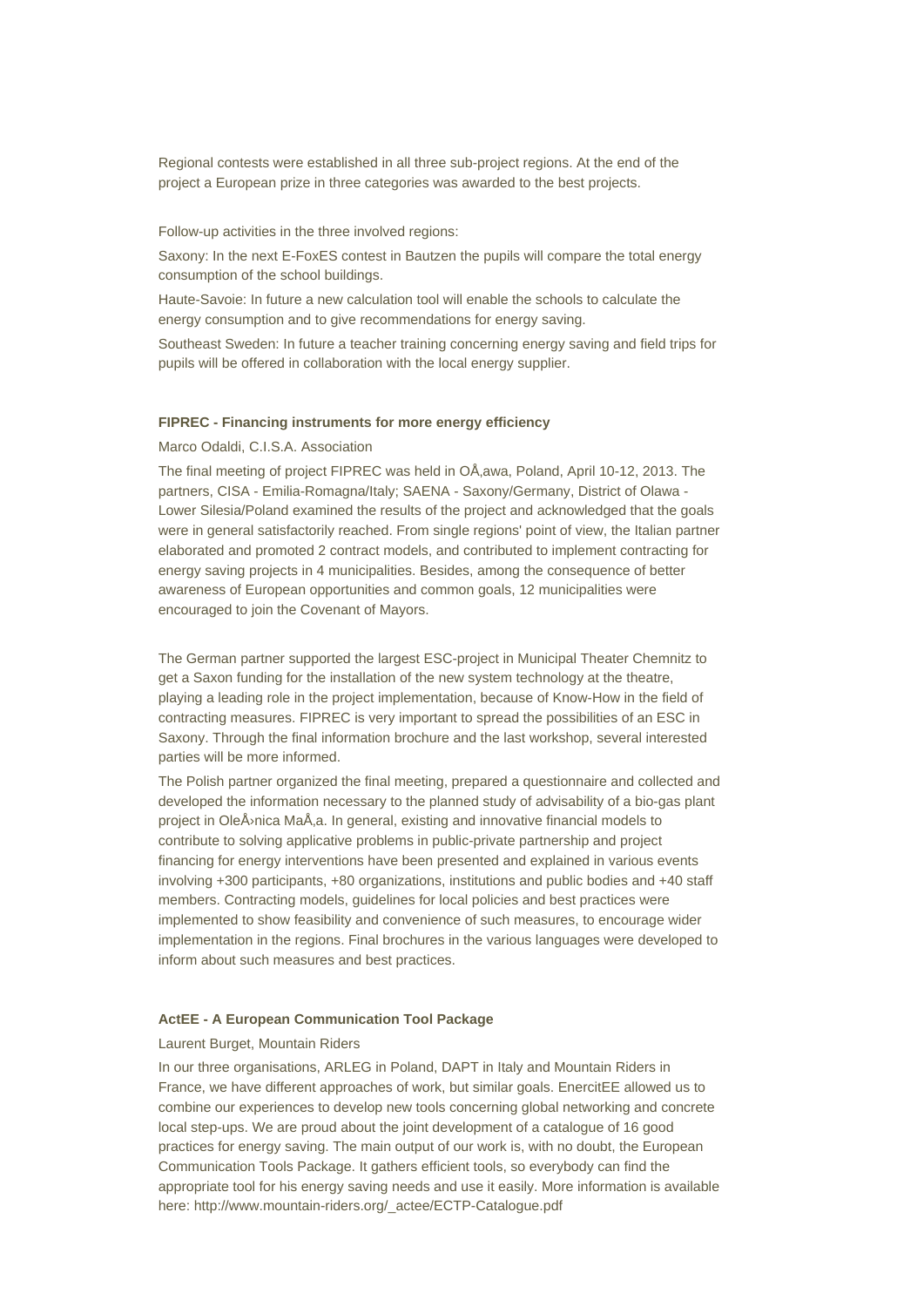#### (http://www.mountain-riders.org/\_actee/ECTP-Catalogue.pdf)

#### Upgraded tools in our regions

#### ARLEG:

"The ActEE project allowed us to further develop useful educative tools and actions towards youngsters and adults, for example the happening  $\hat{a} \in \mathbb{Z}$  Energy Faces' or short, funny movies about ecological habits. Over 10 institutions have been involved in spreading good practices of saving energy and there are others willing to join it. All the actions will be developed and implemented to sensitize the citizens and to upraise their awareness about ecology and climate issues."

#### DAPT:

"The ActEE project has allowed us to develop two short video-animations on energy efficiency in households that show a list of ways to reduce energy consumption in existing buildings. The videos also link to a specific web site (http://www.abitareecosostenibile.it/ (http://www.abitareecosostenibile.it/)). Also developed thanks to the project was more specific information on technologies and combinations that makes houses and buildings more energy efficient. The database will be growing, spread and be kept up-to-date with latest innovations also after the project's end".

#### Mountain Riders:

"The Energy efficiency program ActEE allowed us to further develop concrete actions toward hosts and shops in the mountains. 30 professionals have been involved. There is still a lot to do, but that was a great step in the right direction. The Montagne d'Eco Gestes for shops and for hosts campaign and the Eco Guide to Mountain Gear will be further developed and improved after the end of the project."

#### Act for Energy Efficiency

The question of energy transition is now known as a crucial question we have to deal with if we want to find a sustainable solution for the ecological, social or economic needs of society. Answers are developed here and there, but no global output is foreseen. Innovation and networking are key issues in this regard. ActEE partners will keep their motivation and energy to build and Act for Energy Efficiency.

# **EEMTE - Training instruments and tools for more energy efficiency at local level**

#### Carla Gross, City of Leipzig

The aim of EEMTE was the joint development and improvement of training instruments and tools for authorities and public administration staff. Methodologies and training instruments developed within the project have been promoted and made available to local stakeholders (public authorities of different levels), being an element of the exchange of experiences and good practices. Measures implemented under the project have been summarized in the EEMTE manual that will be available soon on EnercitEE website.

The partners of EEMTE have chosen different activities that complement each other and can be informative and inspirational to others. What we all have recognized: the success of all measures to improve knowledge in the public administrations about energy efficiency depends on the understanding and the will of local authorities, which are decision makers in the day-to-day routines. Activities in the field of energy efficiency must be promoted by the leaders and in some cases they should even be made mandatory (e.g. training sessions), otherwise people will not take part. Regarding the training tools (step by step guides for the users), it is necessary that they need to be developed in a way that makes them useful after the training sessions (otherwise the participants get all the information during training, but they lose it afterwards). In addition, the measures are to be adapted for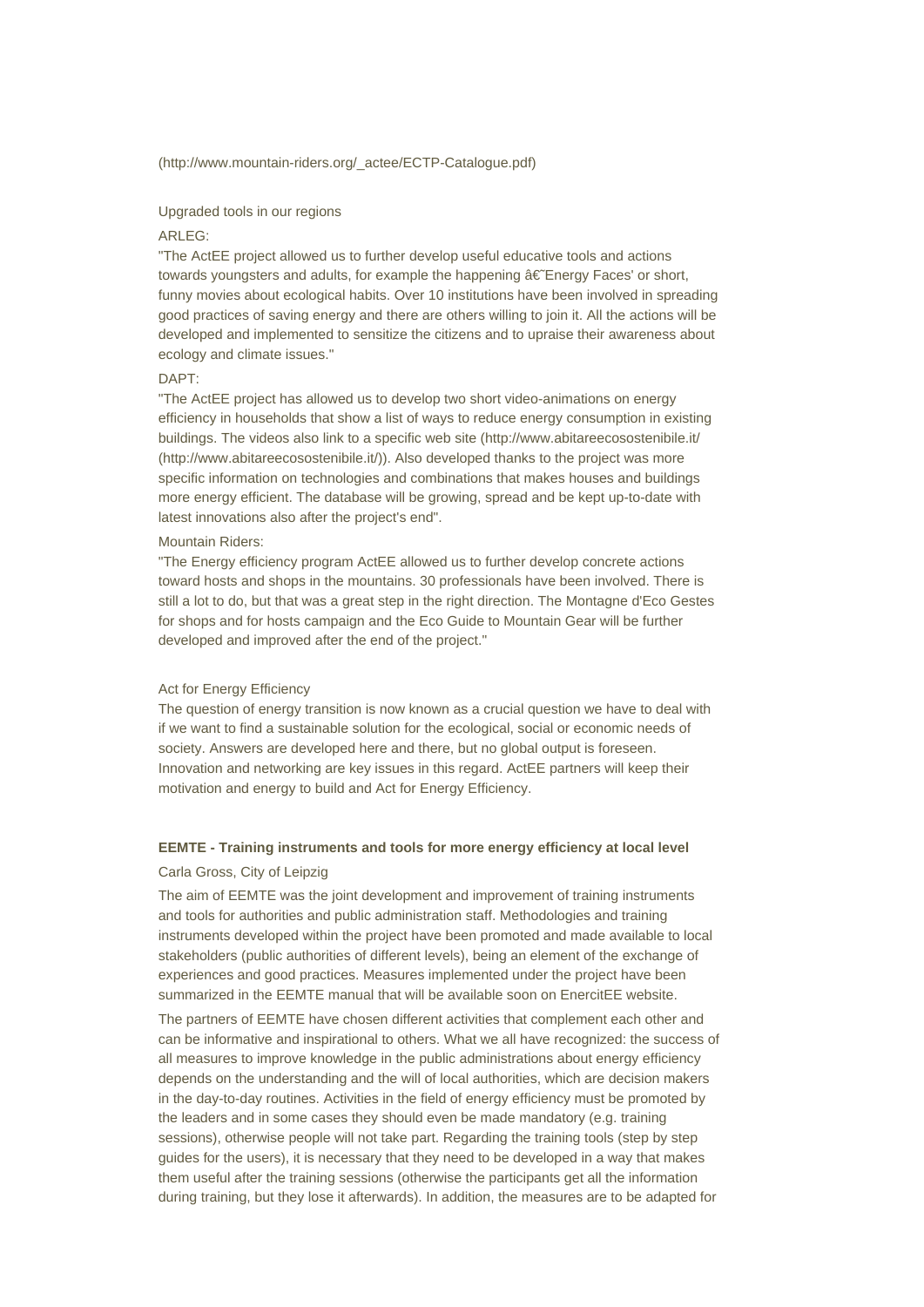each target group (e.g. volunteers at the Eco Event - Musiques en stock - have to be taught in a different way than the regular staff; e.g. in Leipzig the janitors and the staff of the building department).

Although EEMTE partners developed different tools in their region, they all had the same goal. We shared different experiences from the regions and tried to think of ways to transfer good practices: e.g. Eco event from Cluses could also be established in Jelcz Laskowice, Leipzig or Oskarshamn; e.g. the building monitoring system from the passive house school in Leipzig to Cluses, Jelcz-Laskowice and Oskarshamn; e.g. videos produced by Oskarshamn in English could also be used in Leipzig, Cluses and Jelcz-Laskowice; training concepts developed by the different partners could be exchanged.

However, the training concepts and developed manuals cannot just be translated, but have to be adapted to the local/regional situation (for example: the experts from Poland should go to France and learn about a good practice from the French expert; afterwards the French experts will go to Poland and help them with the regional implementation (but it requires time and money). For instance, representatives of Jelcz-Laskowice came to Oskarshamn for a study visits to study general strategies on energy efficiency (good practice shadowing, inspiration, exchange of the expert knowledge). One of the key results of the project is the intensive exchange of knowledge and information on the solutions to improve energy efficiency (energy-efficient buildings, using cost-effective renewable energy sources, the use of best legal and organizational solutions locally and regionally).

#### **GRACE - Cost-benefit-analysis of funding programmes for citizens and communities** Marcel Bellmann, Bautzen Innovation Centre

The EnercitEE sub-project GRACE was carried out in Lower Silesia, Emilia-Romagna and Saxony. The sub-project focused on a cost-benefit-analysis of funding programmes in the three participating regions. All partners developed an overview on available funding programmes in their regions. These programmes were compared among the partners to find out similarities and differences. Three funding programmes per region were selected for a detailed cost-benefit-analysis following a joint-developed methodology. The main results are the specific amounts of saved energy and reduced CO2-emissions caused by governmental funding.

All results are laid down in regional evaluation reports. The reports introduce the participating regions, e.g. the socio-economic and the energy background. Each region is characterized by a SWOT-analysis. The analysed funding programmes and the cost-benefit-analysis are explained in detail. The last chapter contains policy recommendations for regional, national and European policy makers.

In Saxony the following funding programmes were analysed:

- Saxon passive house programme,
- Exchange of the central heating boilers,
- Installation of solar thermal plants,
- Exchange of the interior and street lights

The exchange of the interior and street lights was the only funding programme that was used by municipalities. The main results are shown in the chart and table below. Please have a more detailed view of the results in the regional evaluation report.

All in all the funding programmes fulfil their purpose of supporting the way to become more energy efficient until 2020.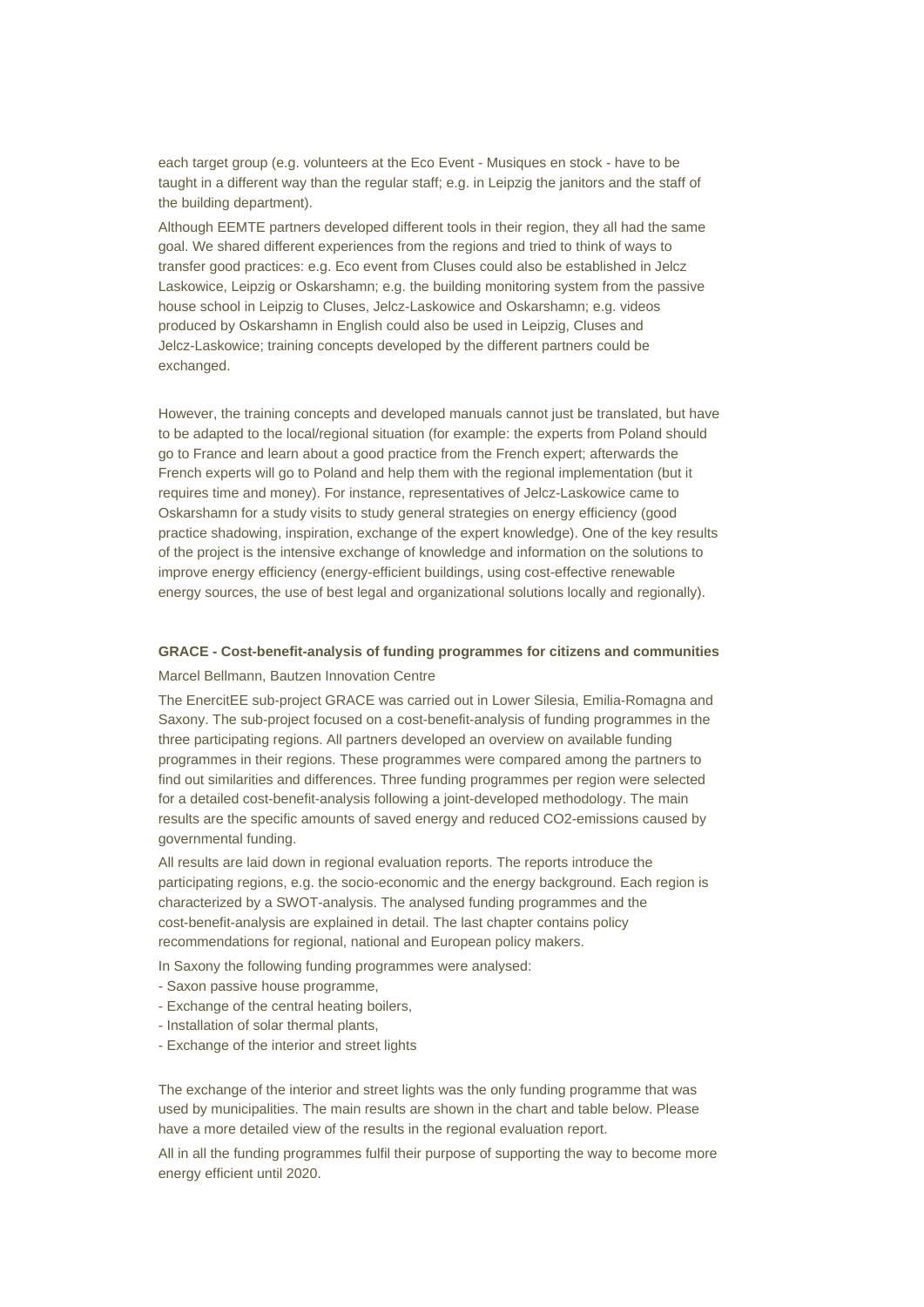### Upcoming events

24 - 26 September 2013 Final Working Group and Steering Group Meeting in Brussels 25 September 2013 Final Conference EnercitEE in Brussels October 2013 EnercitEE at Open Days in Brussels

## EnercitEE Publicity material

#### EnercitEE Publicity material

The 6th EnercitEE newsletter is also available in:

- German (http://enercitee.eu/Newsletter/Issue-VI--February-2013,1050/?sp=de)
- Swedish (http://enercitee.eu/Newsletter/Issue-VI--February-2013,1050/?sp=se)
- French (http://enercitee.eu/Newsletter/Issue-VI--February-2013,1050/?sp=fr)
- Italian (http://enercitee.eu/Newsletter/Issue-VI--February-2013,1050/?sp=it) and
- Polish (http://enercitee.eu/Newsletter/Issue-VI--February-2013,1050/?sp=pl)

#### Documents available for download

- LEEAN "Policy Paper

(http://enercitee.eu/files/dokumente/Subprojects/LEEAN/Joint\_Policy\_Paper\_Final\_Version .pdf)"

- LEEAN "Best Practice Catalogue

(http://enercitee.eu/files/dokumente/Subprojects/LEEAN/Best\_Practice\_catalogue.pdf)" - E-FoxES "Common conception for the implementation of a regional energy saving competition for schools

(http://enercitee.eu/files/dokumente/Subprojects/EFoxES/Common\_Conception.pdf)" - E-FoxES "EnercitEE Sub-Project E-FoxES - Reports on regional starting conditions - **Summary** 

(http://enercitee.eu/files/dokumente/Subprojects/EFoxES/Summary\_Report\_on\_Regional\_ Starting\_conditions\_\_annexes.pdf)"

- SCC "The Sustainable Climate Challenge - a guideline of the project on behavioural change - how and what to do

(http://enercitee.eu/files/dokumente/Subprojects/SCC/EnercitEE\_SCC\_guidance\_final.pdf) "

- SustraMM "Guidelines and recommendations on mobility management in rural areas and small cities

(http://enercitee.eu/files/dokumente/Subprojects/SUSTRAMM/SustraMM\_guidelines\_en.pd f)"

- SustraMM "Mobility Management in the SustraMM regions

(http://enercitee.eu/files/dokumente/Subprojects/SUSTRAMM/GP\_broschures/SustraMM\_ \_good\_practices\_brochure\_EN.pdf)"

- SustraMM "Commuter traffic - effects on region's prosperity

(http://enercitee.eu/files/dokumente/Subprojects/SUSTRAMM/SustraMM\_Commuter\_traffic .pdf)"

- SustraMM "Cost and benefits of cycling